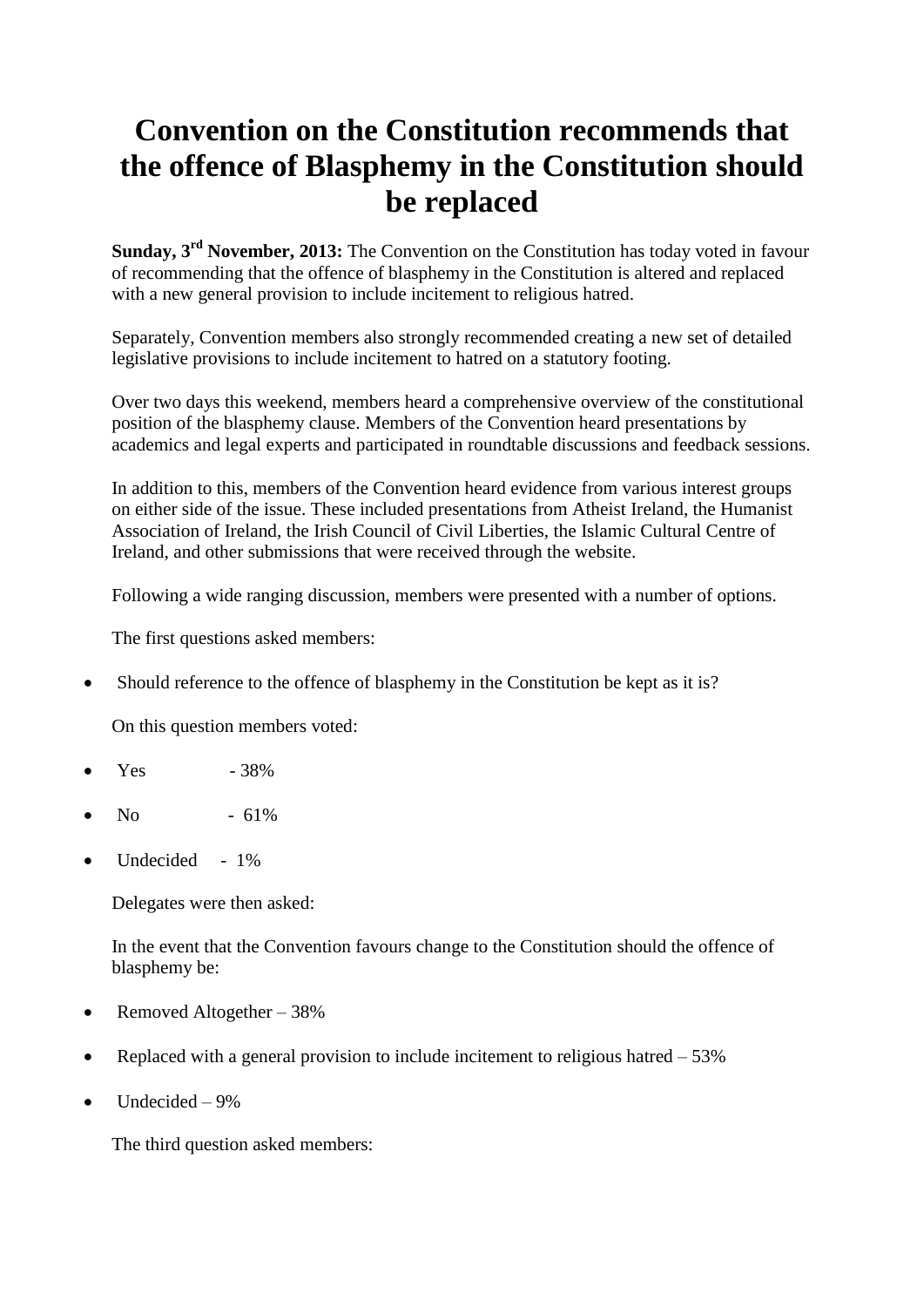• Should there be a legislative provision for the offence of blasphemy?

On this, members voted:

- $Yes 49\%$
- $No 50\%$
- Undecided 1%

The final question asked members:

In the event that the Convention favours a legislative provision, it should be:

On this question members answered:

- The existing legislative blasphemy provision  $-11\%$
- A new set of detailed legislative provisions to include incitement to religious hatred  $-82\%$
- Undecided 7%

A detailed report will now be compiled containing all of the evidence that was presented over the weekend and the recommendations of the Constitutional Convention will go to Government.

In addition to this, members of the Convention also discussed what issues should be looked at next arising from the thousands of public submissions that have been received for the "Any Other Amendments" part of the Convention's agenda.

The Convention is in the process of assessing the next issues that should be looked at by members and heard presentations in this regard from academic and legal experts. These presentations gave a broad overview of the various themes which have been arising in the current series of regional meetings and through the website.

These include:

- The Environment
- Economic, Social and Cultural Rights
- Church and State
- Political and institutional reform
- The Family, and issues of morality
- Bill of Rights